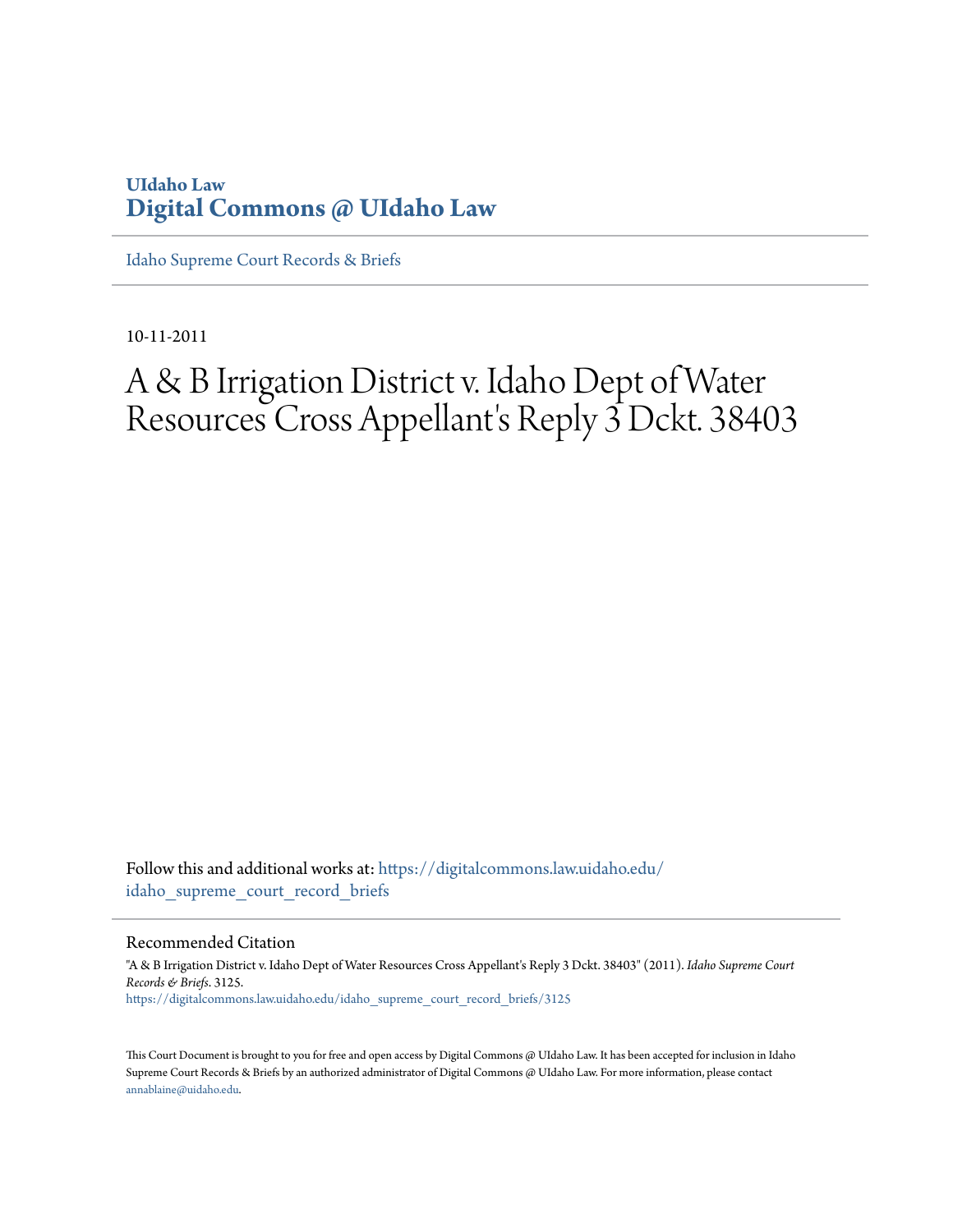### Docket No. 38403-2011 38421-2011 and 38422-2011 Minidoka County District Court Case No. 2009-647 IN THE SUPREME COURT OF THE STATE OF IDAHO

### IN THE MATTER OF THE PETITION FOR DELIVERY CALL OF A&B IRRIGATION DISTRICT FOR THE DELIVERY OF GROUND WATER AND FOR THE CREATION OF A GROUND WATER MANAGEMENT AREA

### A&B IRRIGATION DISTRICT, Petitioner-Appellant

v.

IDAHO DEPARTMENT OF \VATER RESOURCES, and GARY SPACKMAN, in his official capacity as Interim Director of the Idaho Department of Water Resources; Defendants-Respondents,

and

THE IDAHO GROUND WATER APPROPRIATORS, INC.; THE CITY OF POCATELLO, Respondents-Cross-Appellants

and

FREMONT MADISON IRRIGATION DISTRICT; ROBERT & SUE HUSKINSON; SUN-GLO INDUSTRIES; VAL SCHWENDIMAN FARMS, INC.; DAVID SCHWENDIMAN FARMS, INC.; DARRELL C. NEVILLE; SCOTT C. NEVILLE; STAN D. NEVILLE,

District Court Intervenors.

### CROSS-APPELLANT IDAHO GROUND \VATERAPPROPRIATORS, INC.'S **("IGWA" or** "GROUND WATER USERS") REPLY BRIEF

| On Appeal from the District Court of the Fifth Judicial District $\Box$ of the State of Idaho, in and for the County of Miniqoka. |              |  |
|-----------------------------------------------------------------------------------------------------------------------------------|--------------|--|
| Honorable Eric Wildman, District Judge, Presiding.                                                                                | OCT 1 1 2011 |  |
|                                                                                                                                   |              |  |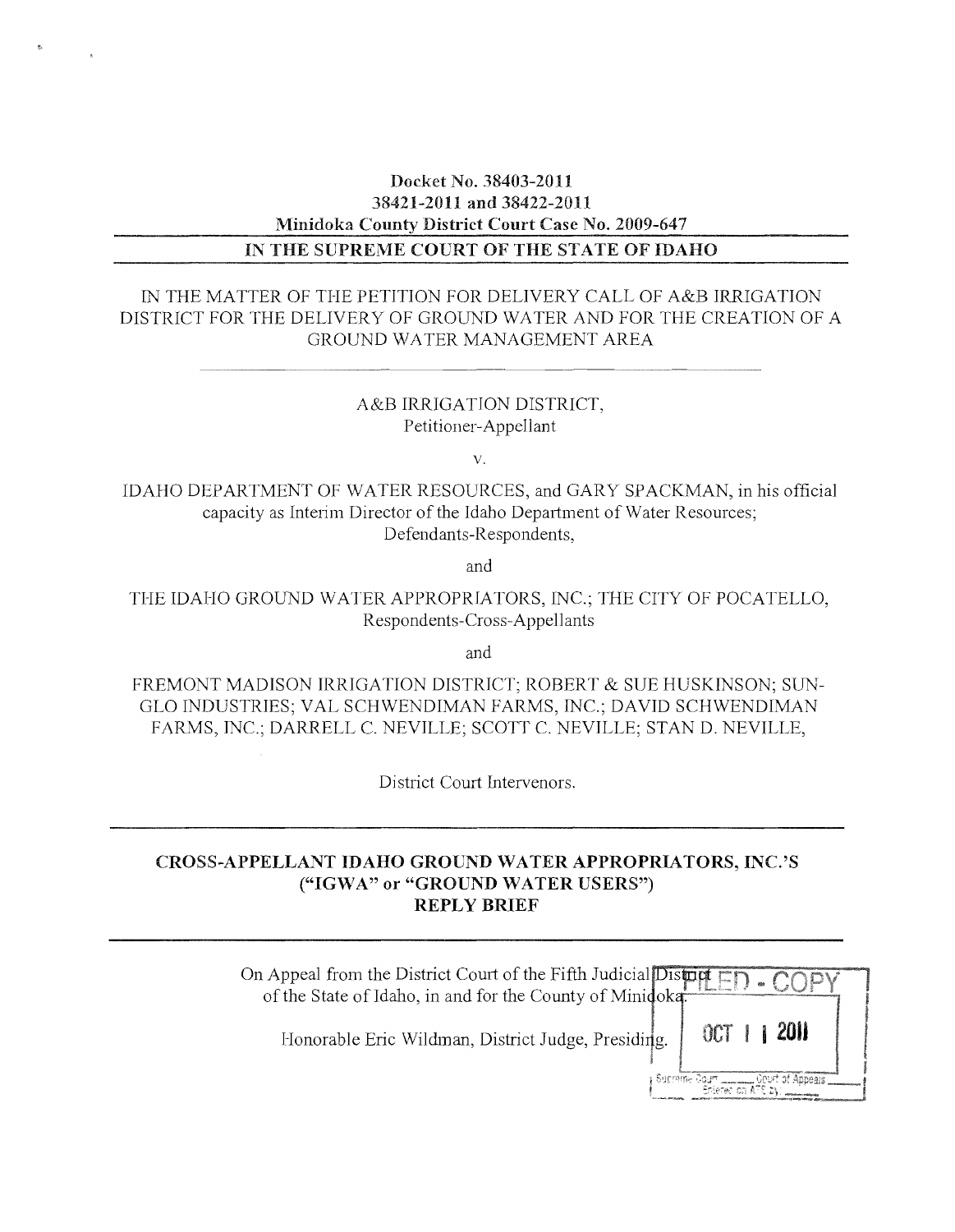### ATTORNEYS FOR RESPONDENTS- CROSS-ApPELLANTS

Randall C. Budge (ISB #1949) Candice M. McHugh (ISB #5908) Thomas J. Budge (ISB #7465) RACINE OLSON NYE BUDGE & BAILEY, CHARTERED 201 East Center St.; Post Office Box 1391 Pocatello, Idaho 83201 (208) 232-6101 - Telephone (208) 232-6109 - Facsimile

Attorneys for Idaho Ground Water Appropriators

A. Dean Tramner City of Pocatello P. O. Box 4169 Pocatello, ID 83201 (208) 234-6149 (208) 234-6297 (Fax) dtranmer@pocatello.us

Sarah A. Klahn White & Jankowski, LLP 511 Sixteenth Street, Suite 500 Denver, Colorado 80202 (303) 595-9441 (303) 825-5632 (Fax) sarahk@white-jankowski.com

*Attorneys for the City of Pocatello* 

#### ATTORNEYS FOR PETITIONER-APPELLANT

Travis L. Thompson John K. Simpson BARKER ROSHOLT & SIMPSON, LLP 113 Main Avenue \Vest, Suite 303 Post Office Box 485 Twin Falls, Idaho 83303-0485 (208) 733-0700 - Telephone (208) 735-2444 - Facsimile

*Attorneys for A&B Irrigation District.* 

### A TTORNEYS FOR DEFENDANTS-RESPONDENTS ON ApPEAL

Garrick Baxter Chris M. Bromley IDAHO DEPT. OF WATER RESOURCES Post Office Box 83720 Boise, Idaho 83720-0098 (208) 287-4800 - Telephone (208) 287-6700 - Facsimile

*Attorneys for the Idaho Department of Water Resources*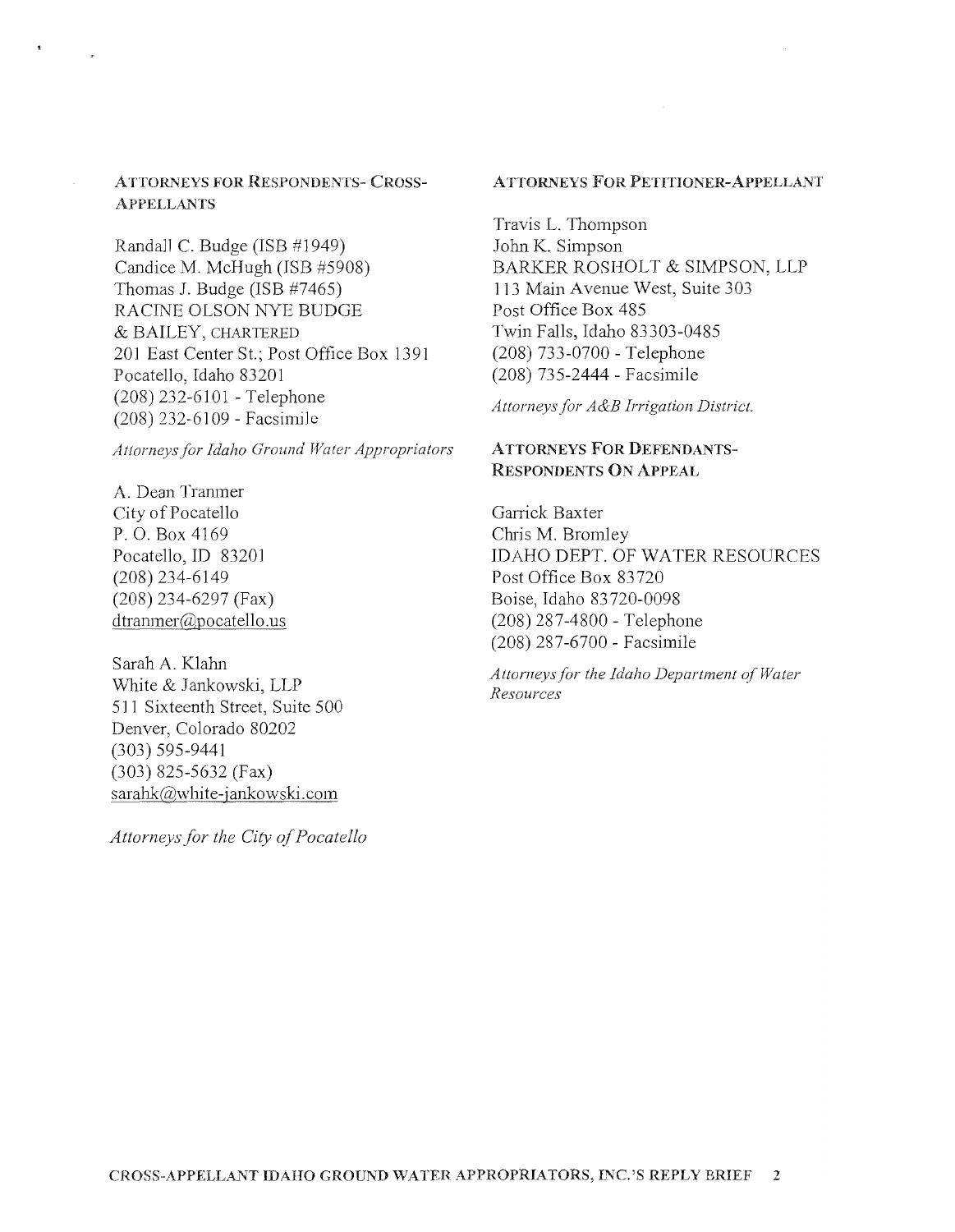### TABLE OF CONTENTS

 $\label{eq:3} \begin{array}{ccccc} 1 & & & & \\ & \ddots & & & \\ & & \ddots & & \\ & & & \ddots & \\ \end{array}$ 

| А. |    | Conjunctive Administration Is Not Simply An Examination of Aquifer or Pumping          |
|----|----|----------------------------------------------------------------------------------------|
|    |    | Setting Reasonable Pumping Levels is Not a Mandatory Requirement Especially When       |
|    | 2. | Examination of Hydrogeology is Necessary in Conjunctive Administration 8               |
|    | 3. | Examination of A&B's Conveyance Facilities and How it Uses Water Is Necessary to       |
|    | 4. | Requiring A&B to Interconnect and Use Water in Conformance With Its Water Right is     |
| B. |    | A&B's Irrigation Water Right No. 36-2080 is Subject to the Entire Ground Water Act and |
| C. |    |                                                                                        |
| H. |    |                                                                                        |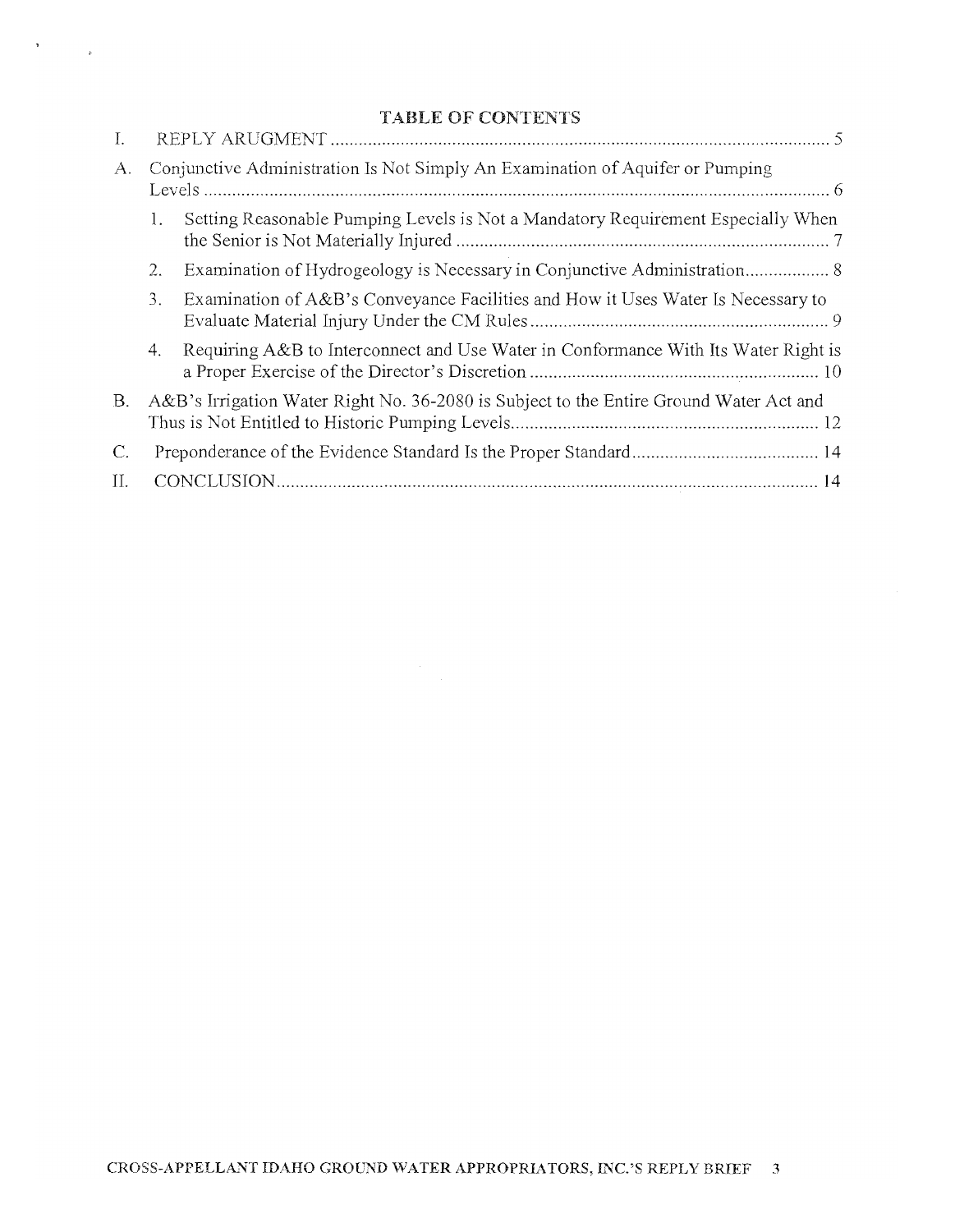### Cases

 $\label{eq:2.1} \mathcal{F}_{\text{max}} = \frac{1}{\sqrt{2\pi}} \sum_{i=1}^{N} \frac{1}{\sqrt{2\pi}} \sum_{i=1}^{N} \frac{1}{\sqrt{2\pi}} \sum_{i=1}^{N} \frac{1}{\sqrt{2\pi}} \sum_{i=1}^{N} \frac{1}{\sqrt{2\pi}} \sum_{i=1}^{N} \frac{1}{\sqrt{2\pi}} \sum_{i=1}^{N} \frac{1}{\sqrt{2\pi}} \sum_{i=1}^{N} \frac{1}{\sqrt{2\pi}} \sum_{i=1}^{N} \frac{1}{\sqrt{2\pi}} \sum_{i=1}^{N} \$ 

| A&B Irrigation Dist. v. Idaho Conservation League, 131 Idaho 411, 958 P.2d 568 (1997) 9       |  |
|-----------------------------------------------------------------------------------------------|--|
| American Falls Reservoir District No. 2 v. Idaho Dep't of Water Resources, 143 Idaho 862, 154 |  |
|                                                                                               |  |
|                                                                                               |  |
| N. Frontiers v. State ex rel. Cade, 129 Idaho 437, 926 P.2d 213 (Idaho Ct. App. 1996) 14      |  |
|                                                                                               |  |
|                                                                                               |  |
|                                                                                               |  |

 $\sim 10$ 

 $\mathcal{L}^{\text{max}}$ 

## Statutes

# Rules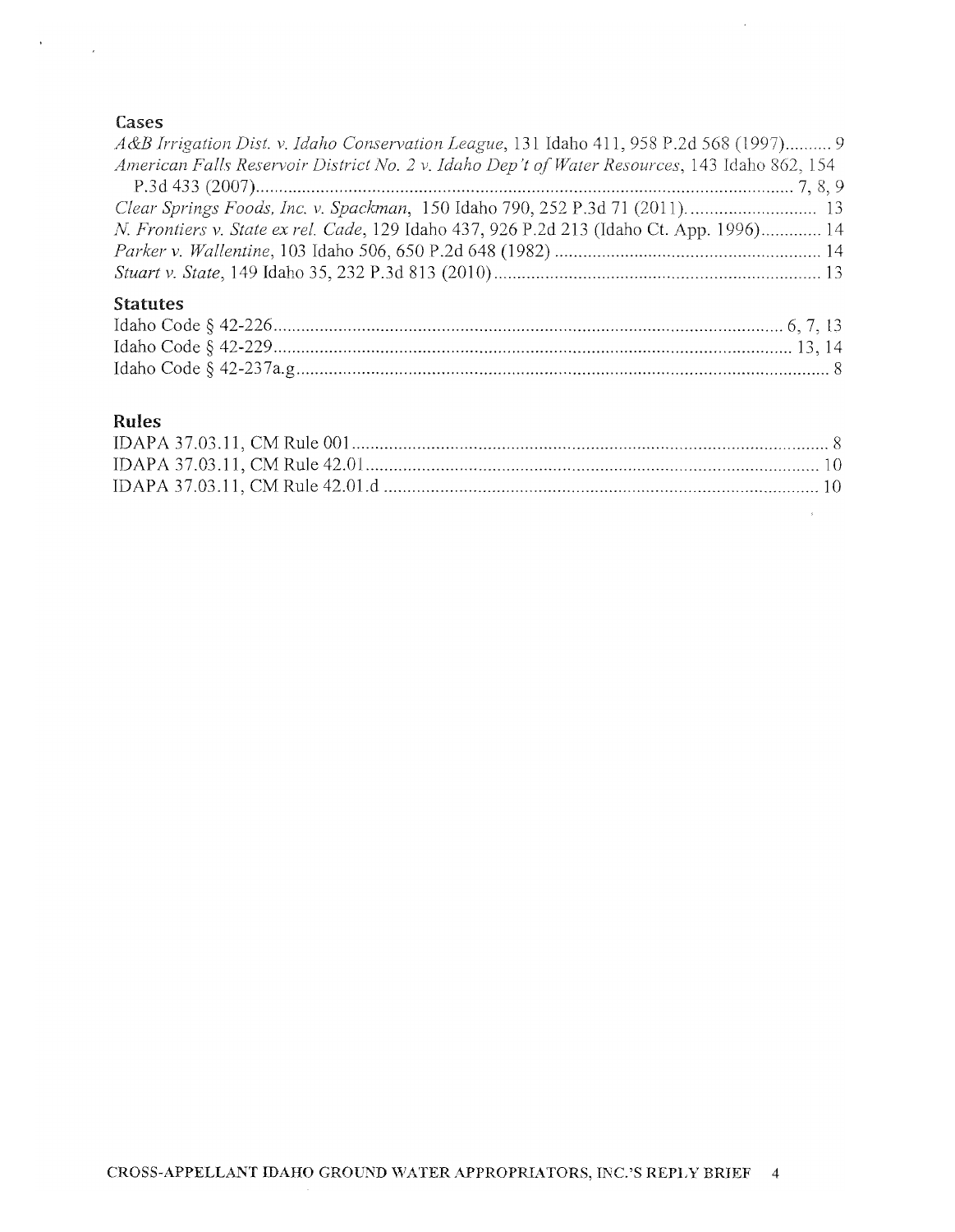#### 1. REPLY ARUGMENT

This case is about A&B Irrigation District ("A&B"), a senior water user that has enough water to raise full crops to maturity R. 3103-04, has a unique water right that allows it ultimate flexibility to provide its fanners water sufficient to raise full crops, Clerk's R. 83-85, has 11 wells sitting idle R. 1132, and that attempts, through legal argument, to refute the factual reality that its water delivery problems in a portion of its project are due to well design, pumping problems and unique hydrogeology, not outside junior groundwater pumping. R. 1149. The overwhelming evidence shows that A&B does not need its entire decreed quantity to raise full crops and is not suffering material injury; thus, this case is not about whether a senior user is entitled to a remedy for material injury.

A&B has sufficient water to meet its beneficial use. R. 3108-09. The facts show that A&B farmers have more water than surrounding farmers and sufficient amounts to raise full crops. These facts cannot be emphasized enough! A&B's "delivery rate of 0.75 is higher than that of nearby surface water users," R. 3107, "[t]here is persuasive evidence that  $0.75$  is above the amount nearby irrigators with similar needs consider adequate," R. 3110. See too Cross-Appellant's Idaho Ground Water Appropriator's Opening and Response Brief ("IGWA's Opening Brief") at pages 44-45. Yet, A&B wants 0.88 inches per acre, regardless of what it needs to raise crops. The facts show that A&B has been able to expand and irrigate 4,081.9 more acres using the water under its senior water right. R. 1148. These junior and "enlargement" acres continue to be irrigated, even though A&B claims it does not have enough water under its senior right to meet its farmers' needs. Tr. Vol. III, p. 605, l. 18-25, p. 606, l. 1-4. Furthermore, A&B's aggregate diversions have increased in recent years from 150,000 acrefeet to over 175,000 acre-feet. Exs. 409 and 430-C. Notably, A&B in its Reply Brief does not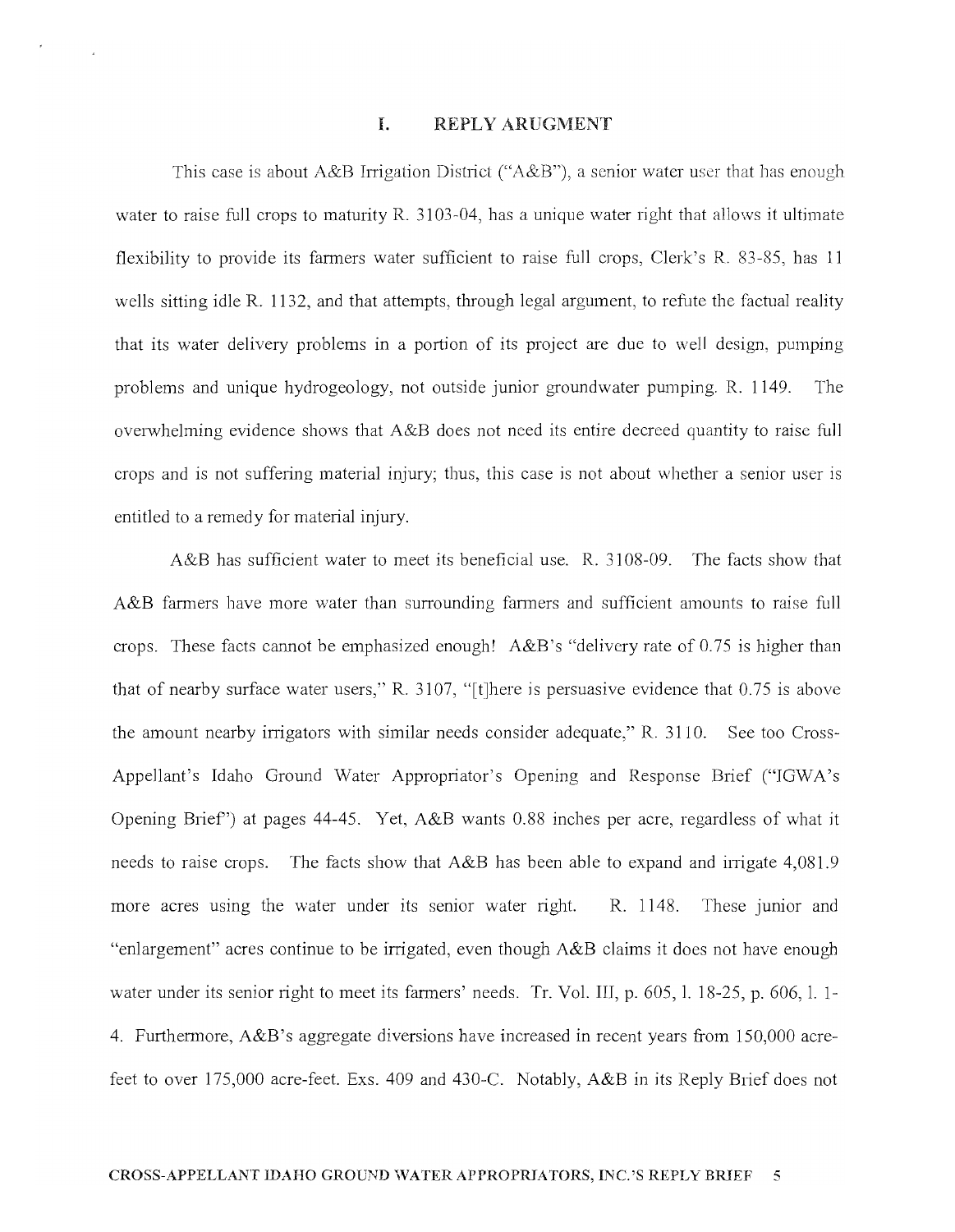address the overwhelming evidence that shows it has more than enough water to meet its farmers' irrigation needs. Instead, A&B focuses solely on its "depletion equals injury" theory and claims that the Ground Water Act mandates the Director to set a reasonable pumping level, which ignores the pennissive language set forth in the statute, and even though the Director has found no material injury.

Conjunctive administration requires the Director to exercise his discretion and to apply the Rules for Conjunctive Management of Surface and Ground Water Resources, IDAPA 37.03.11 ("CM Rules"), to the facts of the case and docs not simply require an examination of aquifer or pumping levels as argued by A&B. The Director must evaluate the use of water under A&B's water right, including its diversion, conveyance facilities and the hydrogeologic setting in order to determine whether or not A&B is suffering material injury and if so whether the injury is due to outside junior ground water pumping.

The Ground Water Act, I.C.  $\S$  42-226 *et seq.* and the 1953 amendment to I.C.  $\S$  42-226 protecting seniors to reasonable pumping levels applies to A&B's ] 948 priority water right contrary to A&B's assertion.

Administrative decisions that evaluate whether or not a senior user is suffering material injury should be based on a preponderance of the evidence standard, not the heightened standard of clear and convincing evidence advocated by A&B since these administrative decisions do not alter the senior's water right.

### **A. Conjunctive Administration Is Not Simply An Examination of Aquifer or Pumping Levels**

A&B's claims that the Director "has no discretion to refuse administration" and that refusing to set a reasonable pumping level is refusing to administer junior water rights. Reply Br. at 8. A&B argues that if its "water right is subject to a 'reasonable pumping level,' then the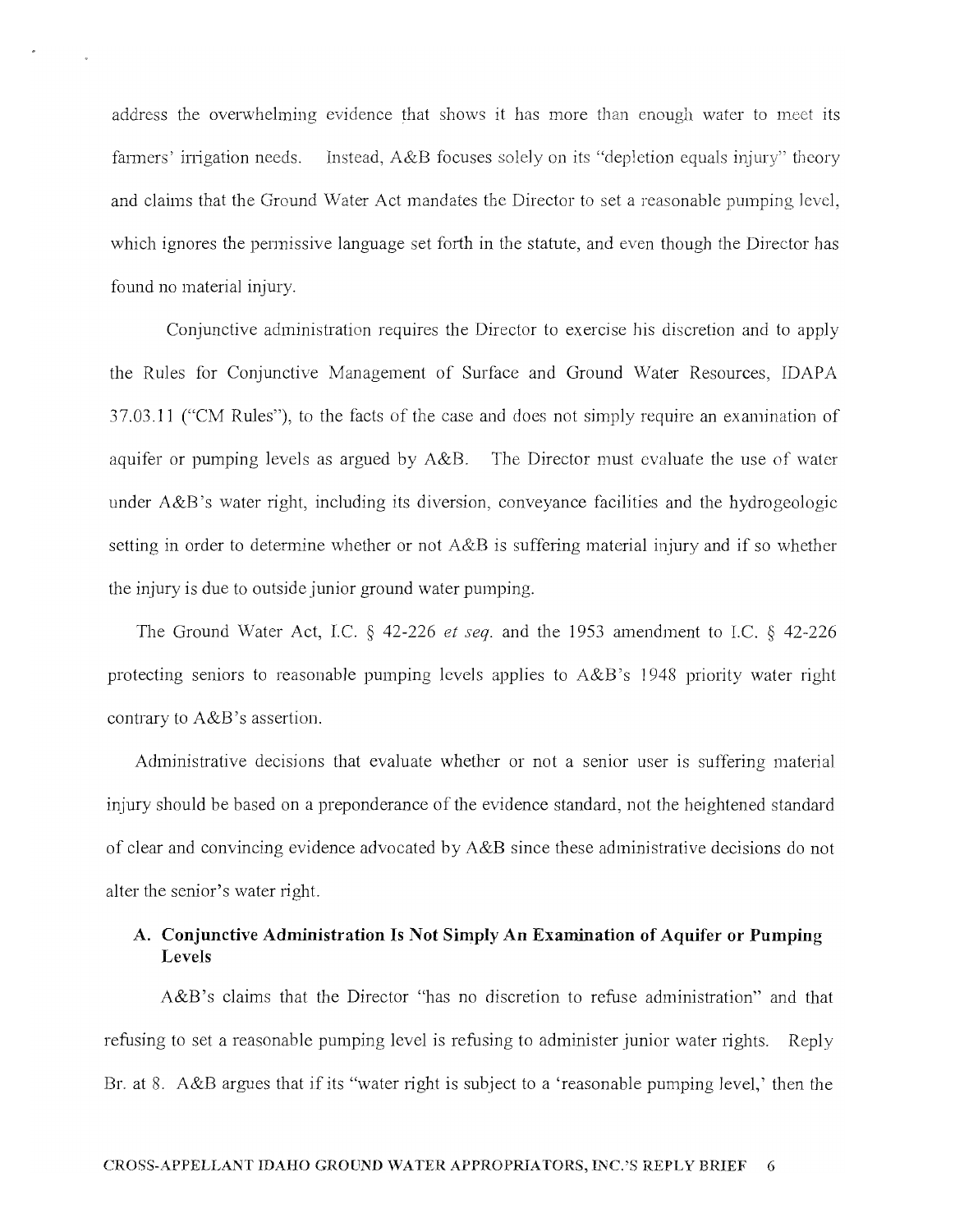Director must establish one to implement that administration.<sup><sup>1</sup></sup> *Reply Br.* at 7. This argument assumes that 1) setting reasonable pumping levels is mandatory and that any lowering of the aquifer level equates to material injury and 2) conjunctive administration is limited only to examining aquifer levels not an evaluation of the use of water by the senior under the factors set forth in the CM Rules. In other words,  $A&B$ 's argument is that depletion always equals material injury, an argument that has been rejected by this Court. In *American Falls Reservoir District No.2 v. Idaho Dep't of Water Resources ("AFRD2* "), 143 Idaho 862, 876, 154 P.3d 433, 447 (2007), this Court held "the Director does have some authority to make detenninations regarding material injury, the reasonableness of a diversion, the reasonableness of use and full economic development." If the Director's duty was simply to set a pumping level, then evaluation of reasonableness of diversion and use and full economic development would be unnecessary and the CM Rules would be pointless.

### 1. Setting Reasonable Pumping Levels is Not a Mandatory Requirement Especially When the Senior is Not Materially Injured

A&B argues that setting a reasonable pumping level is mandatory. Yet, the language in the Ground Water Act uses pennissive, discretionary language, not obligatory directives. Idaho Code § 42-226 says that prior appropriators are protected "in the maintenance of reasonable ground water pumping levels as *may* be established by the director." (emphasis added). Likewise, the portion of Idaho Code that sets forth the powers of the Director uses discretionary language and states that the Director "in his sole *discretion,* is empowered:"

To supervise and control the exercise and administration of all rights to the use of ground waters and in the *exercise of this discretionarv power* he *may* initiate administrative proceedings to prohibit or limit the withdrawal of water from any well during any period that he determines that water to fill any water right in said well is not there available. To assist the director of the department of water

<sup>)</sup> Section B. below addresses the fact that A&B's water right is subject to the Ground Water Act's reasonable pumping level provision.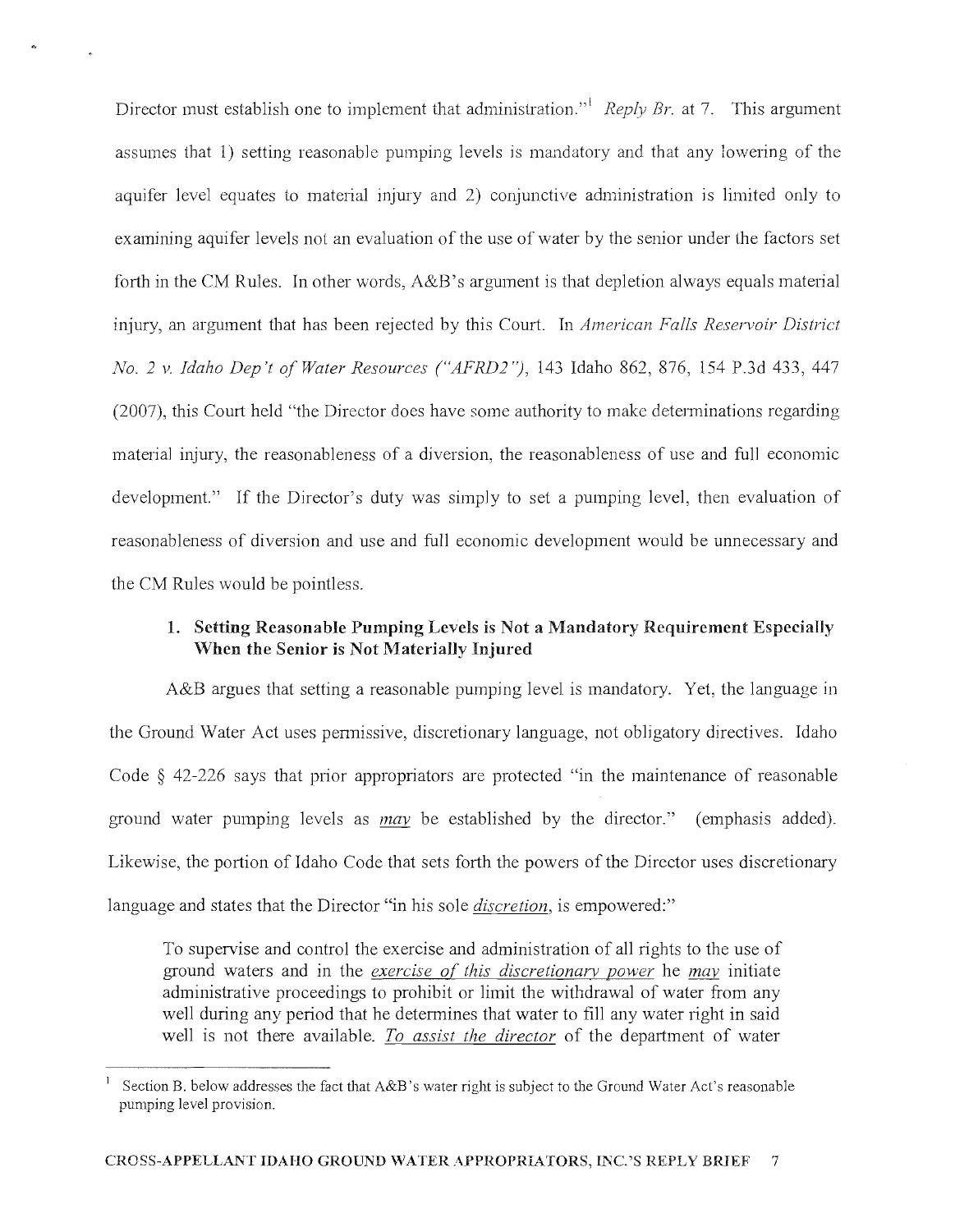resources in the administration and enforcement of this act, and in making determinations upon which said orders shall be based, *he may establish a ground nater pumping level or levels* in an area or areas having a common ground water supply as determined by him as hereinafter provided.

I.C.  $\S$  42-237a.g (emphasis added). A&B confuses the Director's mandatory duty to administer water rights with his discretion to choose tools appropriate to exercise that duty. "The Rules do give the Director the tools by which to determine 'how the various ground and surface water sources are interconnected, and how, when, where and to what extent the diversion and use of water from one source impacts [others].'" *AFRD2* at 878, 154 P.3d at 449 (internal citation omitted). The CM Rules were promulgated to give the Director the procedures and tools to distribute waters of the State and respond to delivery calls made "against the holder of a juniorpriority ground water right." CM Rule 001. An evaluation of whether  $A\&B$  is using water "efficiently and without waste" as contemplated under CM Rule 42 requires an examination of the source of water, the use and diversion of water, and the nature of the water right itself. The Director's discretionary decision not to set a reasonable pumping level in this case does not impact a substantial right of  $A\&B$  because the Director found that  $A\&B$  does not need its full water right quantity and is not materially injured; thus, A&B is not entitled to a remedy from junior ground water users.

In sum, the Director is not required to establish a reasonable pumping level simply because a senior ground water user alleges material injury and makes a delivery call. This argument by A&B must be rejected.

### **2. Examination of Hydrogeology is Necessary in Conjunctive Administration**

A&B argues that "IDWR's duty to administer water rights in an organized water district is not conditioned upon geology." Reply Br. at 14. Yet, "[t]o conjunctively manage these water sources a good understanding of both the hydrological relationship and legal relationship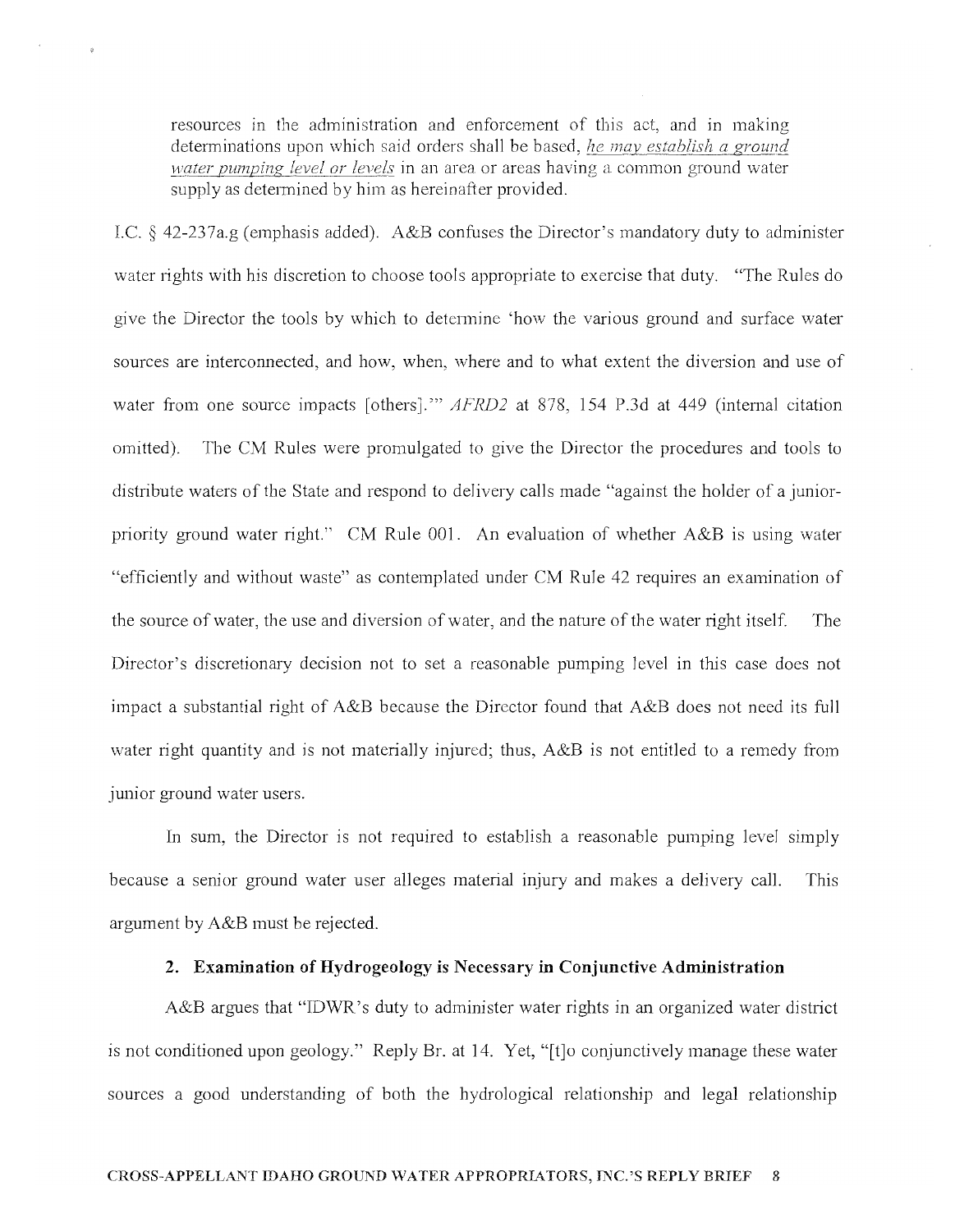between ground and surface water rights is necessary." *A &B Irrigation Dist. v. Idaho Conservation League,* 131 Idaho 411, 422, 958 P.2d 568, 579 (1997). A&B is insistent that hydrogeology not be considered because A&B knows that the location of its project is the cause of its problems, not pumping by outside junior ground water users. A&B believes it will prevail on appeal if it can convince this Court that location is not important. The Director did not use geology or hydrogeology as an excuse not to administer junior water rights nor did he use location to excuse himself from performing his duty. See, A&B Reply Br. at 17. Rather, he used hydrogeologic information, at least in part, to examine the extent of interconnection between A&B's supply of water with outside junior ground water pumping and concluded:

 $\rightarrow$ 

 $[F]$ ailure to take geology into account is a primary contributor to A&B's reduced pumping yields, *not depletions bv junior-prioritv ground water users.* Hydrogeology is critical to the siting of wells. If A&B employed appropriate well drilling techniques for the geological environment in which it is located and sited its wells based upon a comprehensive hydrogeologic study of its service area, water would be available to supply its well production and on-farm deliveries.

R. 1149 (emphasis added). This is precisely the inquiry that this Court contemplated the Director would make when distributing water under the CM Rule. See, *A* & *B Irrigation Dist. supra.* Also, in *AFRD2,* this Court explained that given the complexity of the factual determinations that must be made in conjunctive administration the Director must have all necessary and pertinent information, including that which may show the extent of interconnection. *AFRD2,* 143 Idaho at 875, 876, 154 P.3d at 446,447. The Director properly exercised his discretion when he examined the hyrdogeologic setting of A&B's project when evaluating material injury.

### 3. Examination of A&B's Conveyance Facilities and How it Uses Water Is Necessary to Evaluate Material Injury Under the CM Rules

A&B argues that the Director may not examine  $A&B$ 's "water conveyance facilities" as part of his analysis of  $A\&B$ 's means of diversion when evaluating whether  $A\&B$  is suffering material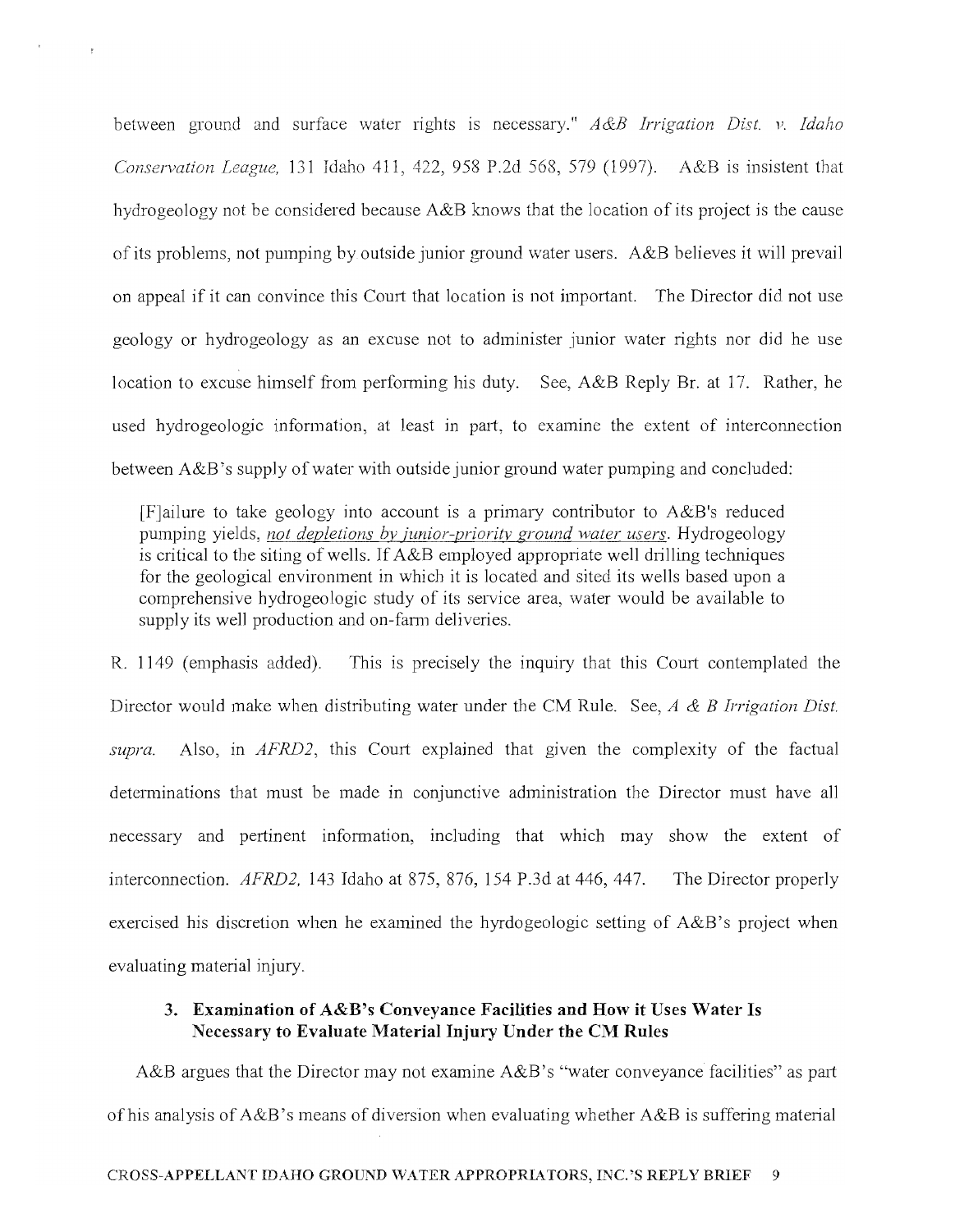injury. A&B Reply Br. at 18. A&B argues that its means of diversion are its "individual wells" and pumps." Id. at 19. Yet, both common sense and the CM Rules show that this narrow definition of "diversion" cannot be supported.

If one were to take A&B's argument to its logical conclusion, it would mean that so long as the senior user has a properly drilled well and a working pump that he can be found to be materially injured even though he has allowed his ditch to be trampled by cattle, filled with debris and has no way to actually convey water to his field. This is simply unreasonable.

Furthermore, evaluation of the means of diversion is broader than just wells and pumps. The CM Rules specifically state that the Director may inquire into "whether the holders of water rights are suffering material injury and using water efficiently and without waste" and as part of that evaluation he may examine the "rate of diversion compared to the acreage of land served, the annual volume of water diverted, the system diversion and conveyance efficiency, and the method of irrigation water applications." CM Rules 42.01. and 42.01.d. This evaluation necessarily includes not only the wells and pumps of a ground water user, but his ability to deliver that water to the field where it is needed.

The Director has the discretion to examine  $A\&B$ 's water use which includes not only its wells and pumps but also its well drilling problems, well siting issues, refusal to interconnect some of its well systems, unused wells, and its inherent delivery methods and processes. As found by the Director, if A&B would address these issues it is likely that A&B could pump and deliver its full authorized water right volume. R. 1148-49.

### **4. Requiring A&B to Interconnect and Use Water in Conformance With Its Water Right is a Proper Exercise of the Director's Discretion**

A&B complains that it should not be required to comply with the flexibility afforded it under its water right and that it cannot be required to interconnect any of its well systems since 1)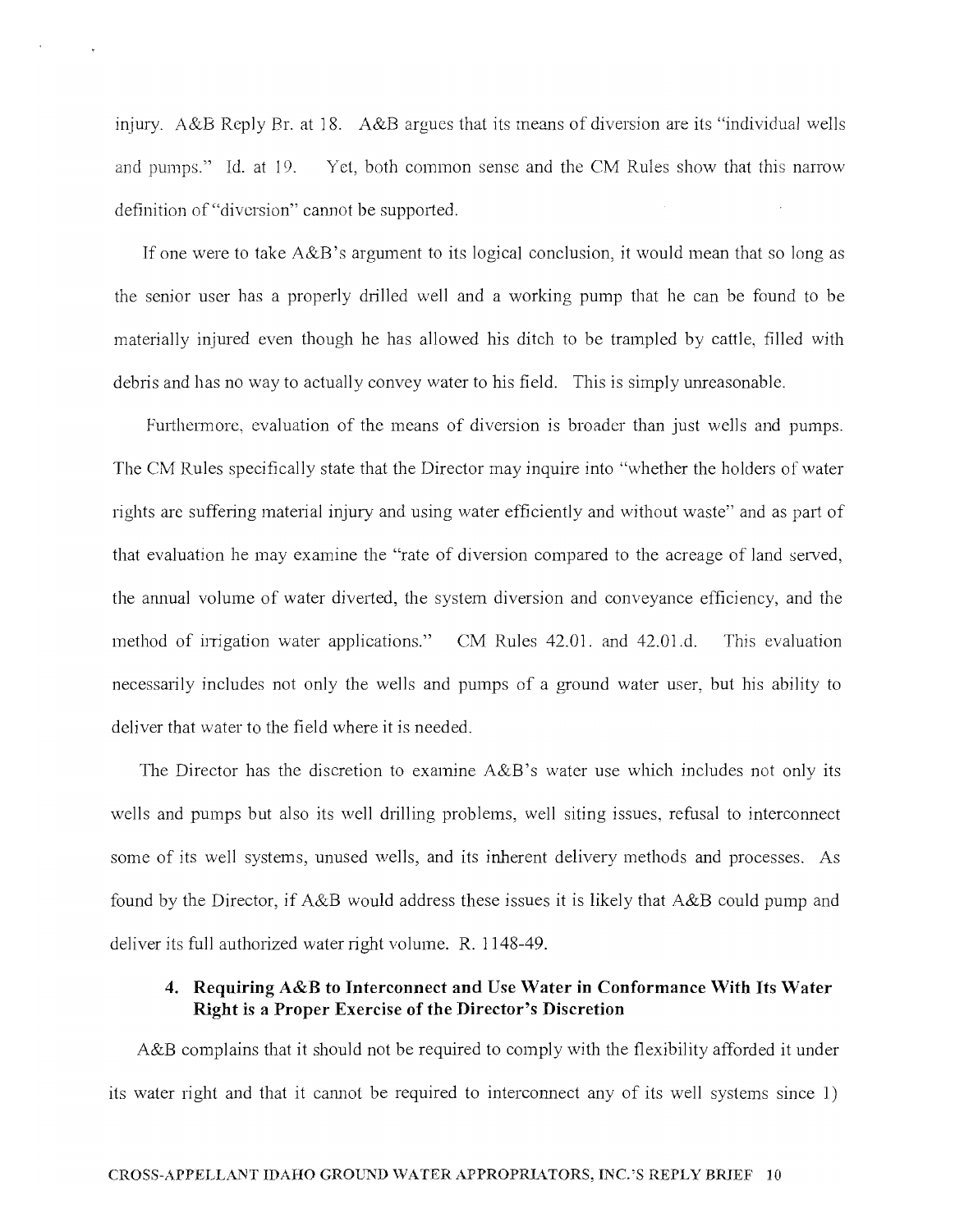IDWR is prohibited from exammmg its "conveyance facilities" (this argument has been addressed above) and 2) placing any requirement on the senior to interconnect is "unconstitutional." A&B Reply Br. at 24. However, as discussed at length in IGWA's Opening Brief at pages  $45-47$ , the requirement by the Director was not for  $A&B$  to interconnect its entire project but to examine the feasibility to interconnect some of its poorer perfonning well systems with nearby water abundant well systems.

The Director fulfilled his duty to administer A&B's water delivery call, but in doing so, the Hearing Officer, the Director and the District Court all recognized that A&B has some obligation to adhere to the privileges it enjoys under its unique water right. As the District Court explained, A&B's water right provides it with ultimate flexibility to water lands within its boundaries with any well or any combination of wells.

The way in which the 36-2080 water right was licensed and ultimately decreed in the SRBA *is not typical*. The partial decree does not define or limit the place of use for any of the 177 points of diversion within the boundaries of the Unit. Instead, the decree lists the 177 different points of diversion and describes the place of use as "the boundary of A&B Irrigation District service area pursuant to Section 43-323, Idaho Code." See Exh. 139. *The legal effect is that water diverted (rom anY' one of the points or diversion is appurtenant to and there{ore can be used on any and all of the 62,604.3 acres within the defined place of use.* The license or partial decree also does not describe or assign a rate of diversion or volumetric limitation to any of the individual points of diversion. Instead, the right is licensed and decreed at the cumulative diversion rate of 1,100 cfs with a 250,417.20 AFY liniitation for the entire water right. *The legal effect is that up to the full rate of diversion can be diverted from any combination of the 177 points of diversion up to the AFY volUlnetric limitation and applied to any of the lands within the Unit. Structuring the right in this manner was not due to oversight. The USBOR applied {or the right to be licensed as such in order to provide {or the greatest amount or flexibility in distributing water throughout the project.* R. 3093-94.

Clerk's R. 83.

[TJhe right is essentially decreed as having altemative points of diversion for the 1100 cfs for the entire 62,604.3 acres. Therefore, because no rate of diversion or volumetric limitation is decreed to a particular point of diversion, *A & B has no*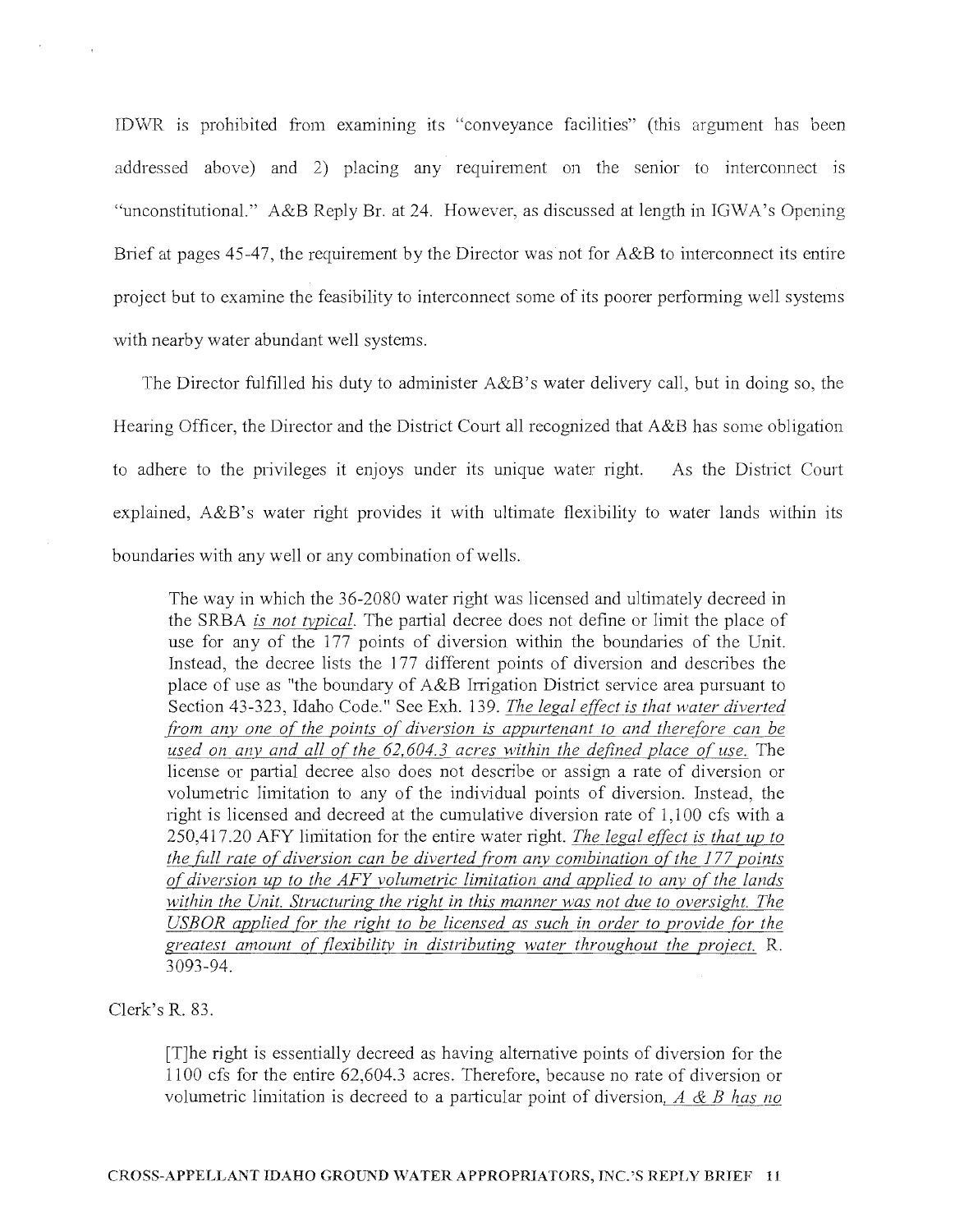*basis on which to seek regulation of juniors in order to divert a particular rate of* diversion from a particular point of diversion, provided a sufficient quantity can *be diverted through the various alternative points of diversion that are appurtenant to the same lands. Simply put, based on the way in which the right is decreed A* & *B does not get to dictate particular quantities that need to be diverted {i-om particular points of diversion.* 

Clerk's R. 84.

 $\bar{\alpha}$ 

### *Until such time as the right is defined with more particularitv, the extent to which the Director can require interconnectedness is left to his discretion.*

Clerk's R. 85. Exhibit 481 shows that more interconnection is possible between select well systems; the Director simply wants A&B to avail itself of the flexibility under its water right to explore interconnection or demonstrate that further interconnection is not feasible. R. 3096. This is a proper use of the Director's discretion and did not place an unlawful condition to interconnect before seeking administration under its water right.

Although A&B wants to have the benefits that accompany its water right, which are unique and important as set forth in the District Court decision, it refuses to accept its obligation to use its water right as decreed. A&B has an obligation to maximize its interconnections or demonstrate that doing so would be infeasible before looking to curtail outside junior users. A&B fails to address the reality that as a matter of fact and law A&B can interconnect its well systems. See Ex. 481; Tr. Vol. VI, p. 1316, L.  $18 - p$ . 1318, L. 7, p. 1318, L.  $22 - p$ . 1319, L. 4.; Clerk's record at 83. It is within the Director's discretion to require them to do so.

### **B. A&B's Irrigation Water Right No. 36-2080 is Subject to the Entire Ground Water Act and Thus is Not Entitled to Historic Pumping Levels.**

A&B argues that the 1953 Amendment to the 1951 Ground Water Act does not apply to its 1948 priority date water right. A&B Reply Br. at 3. The 1953 Amendment protects seniors to a reasonable pumping level and not an historic pumping level.  $A\&B$  claims it is entitled to historic water levels. Id. A&B contends that this Court's decision in *Clear Springs* found that "even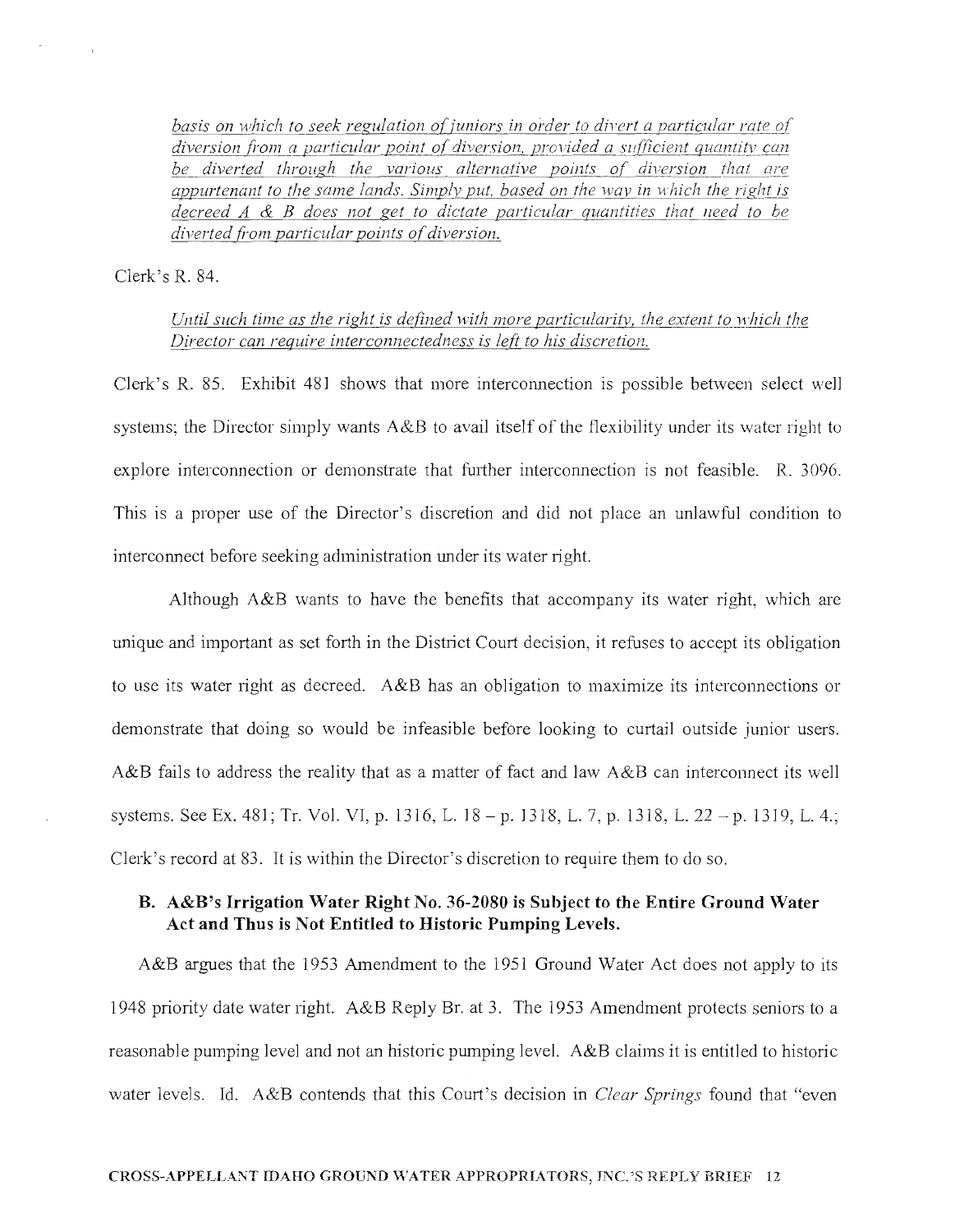after passage of the Ground Water Act in 1951, senior rights were still protected to their historic pumping levels at that time." Id. However, this Court clearly held that prior appropriators are not protected to their historic pumping levels "[t]he only right modified concerned the prior appropriator's pumping level. The prior appropriator was protected to a reasonable pumping level, not his historic pumping level." *Clear Springs Foods, Inc. v. Spackman*, 150 Idaho 790.

 $252$  P. 3d 71, 83 (2011).

A&B's argument that the 1953 Amendment itself must have an express retroactive statement in order to apply to its water right is not the law in Idaho. A&B claims that the clear, retroactive language in I.C. § 42-229 does not make the 1953 amendment on reasonable pumping levels retroactive. Yet, that question was answered squarely against A&B's position by this Court in *Stuart v. State,* 149 Idaho 35, 232 P.3d 813 (2010). A&B cites *Stuart* in suppoli of its position, however, A&B misreads the case. A&B Reply Br. at 4. The issue in *Stuart* was "whether retroactive language *in an existing statute* is nullified by operation of a subsequent amendment. We conclude that the 1995 and 2001 *amendment did not affect the applicability* of the statute to Stuart's case and conclude the I.C.  $\S$  19-2719 applied to his petition." *Id.* 44, 232 P.3d 813,822 (2010) (emphasis added). In other words, if the existing statute had retroactive application but was subsequently amended, then the amendment was also retroactive. In this case, the Ground Water Act clearly applies retroactively to A&B's 1948 water right: "the administration of all rights to the use of ground water, whenever or however acquired or to be acquired, shall, unless specifically excepted herefrom, be governed by the provisions of this act." I.C. § 42-229 (emphasis added). Thus, following the holding in *Stuart,* the amendment to I.C. § 42-226 that protects senior users only to reasonable pumping levels also applies retroactively to A&B's water right. Not only is this is in line with this Court's holding in *Stuart*, it is consistent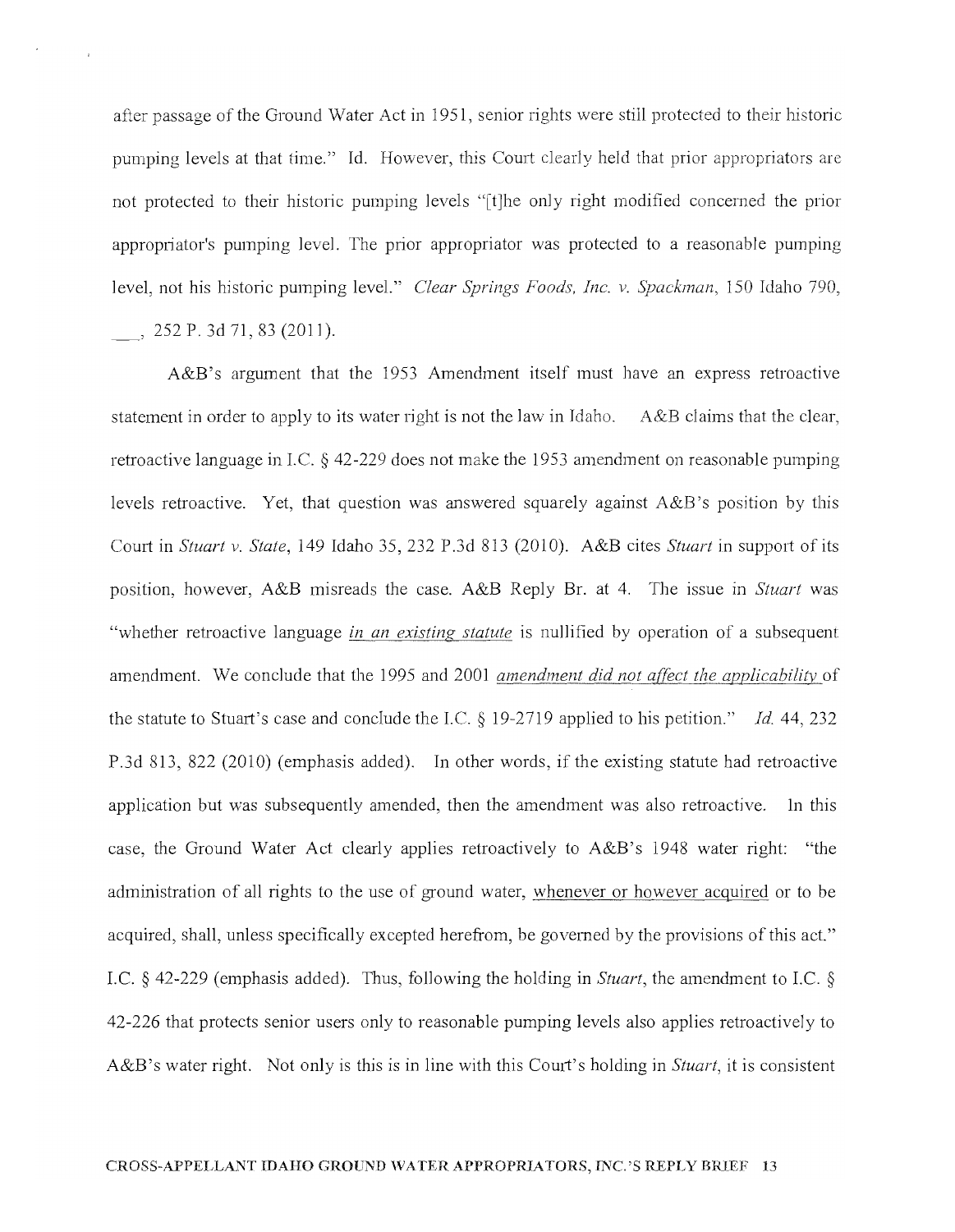with the statute's legislative history and public policy as set forth in detail in IGWA's Opening Brief at pages 38-41.

 $\overline{\phantom{a}}$ 

A&B's claim that the *Parker v. Wallentine*, 103 Idaho 506, 650 P.2d 648 (1982) case rejected this argument is also without merit because prior to the 1978 amendment, domestic water rights were not subject to the Ground Water Act at all, thus, I.C.  $\S$  42-229 did not apply to domestic rights. However, this is not the case with A&B's irrigation right that was always subject to the Ground Water Act provisions in I.C.  $\S$  42-229.

The District Court's decision that the Ground Water Act's reasonable pumping level provision applies to  $A&B$ 's water right should be affirmed.

### C. Preponderance of the Evidence Standard Is the Proper Standard

A&B argues that administrative decisions under the CM Rules must be supported by clear and convincing evidence if the Director finds the senior's present needs show it requires less than its decreed quantity. However, no case in Idaho directly answers this question as applied to conjunctive administration and the cases cited by A&B are adjudicative in nature. The presumption is that in administrative proceedings a preponderance of the evidence standard is proper and that rule should not be altered in a conjunctive administration case. " *N Frontiers v. State ex rel. Cade, 129 Idaho 437, 439, 926 P. 2d 213, 215 (Idaho Ct. App. 1996). IGWA has* thoroughly briefed this issue in its Opening Brief on pages 16-32 and those arguments will not be repeated here. IGWA also incorporates by reference pursuant to Idaho Appellate Rule  $35(g)$ , the arguments made in the City of Pocatello's reply brief filed contemporaneously herewith.

### **II.** CONCLUSION

Conjunctive administration requires the Director to exercise his discretion and to apply the CM Rules to the facts of the case and does not simply require an examination of aquifer or pumping levels. Contrary to A&B's claim, the Director has not refused administration; he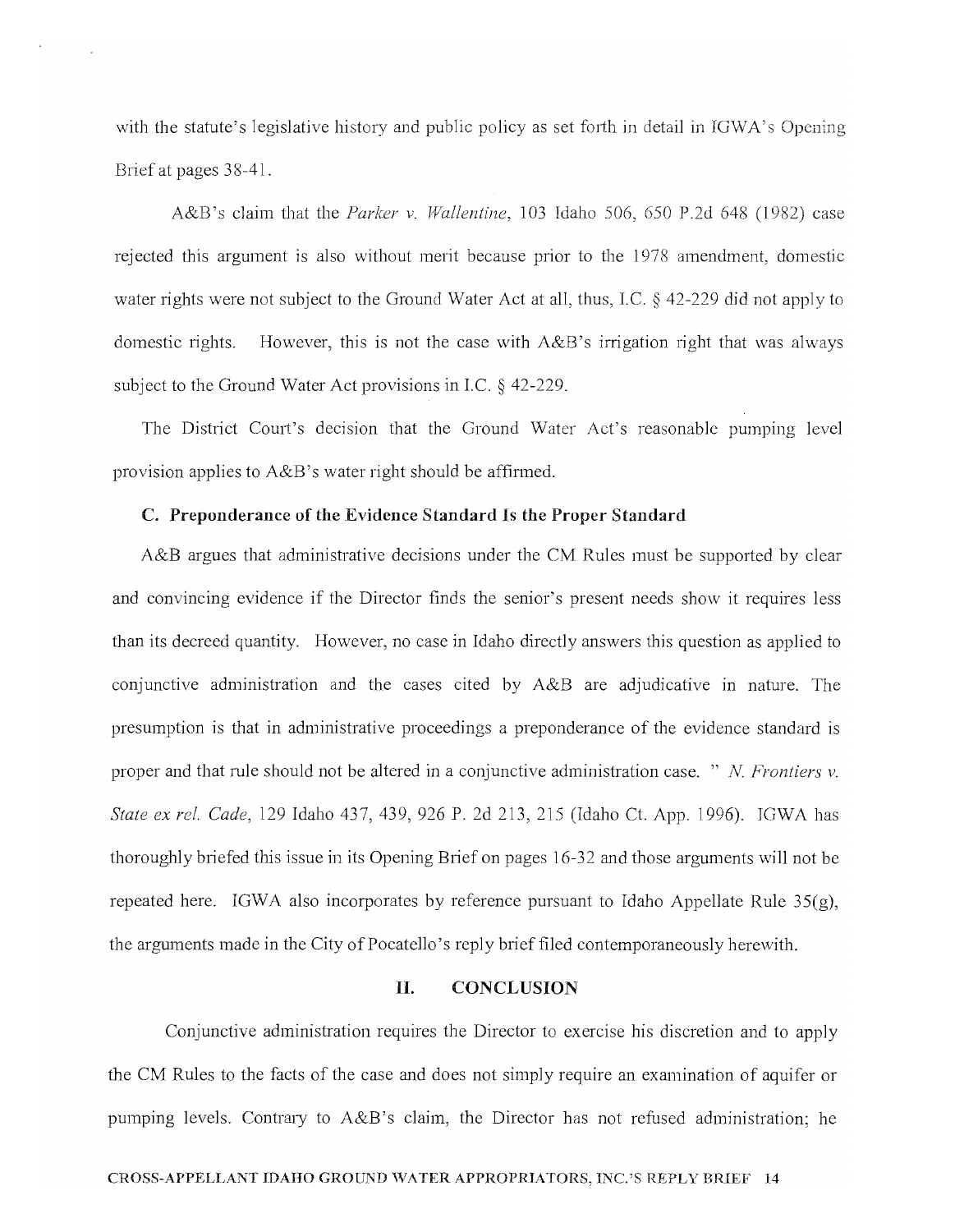examined the evidence, applied the CM Rules and determined that  $A\&B$  was not suffering material injury. R. 1151,3318. The Director must evaluate the use of water under A&B's water right, including its diversion, conveyance facilities and the hydrogeologic setting in order to determine whether or not  $A\&B$  is suffering material injury due to outside junior ground water pumping. Although A&B does not like the result of the Director's administrative action  $-$  that  $A\&B$  is not materially injured and thus not entitled to seek relief from junior users – that does not mean that the Director has failed to "administer"  $A\&B$ 's water right.

If  $A\&B$  is found not to be suffering material injury under an application of the CM Rules because it has sufficient water to meet its beneficial use, as is the case here, then it is not entitled to a remedy from junior users. Likewise, if A&B's ability to secure sufficient water in some wells is not caused by outside junior pumping but by hydrogeology or its own inaction, as is the case here, then A&B is not entitled to a remedy from junior users. Although a reasonable pumping level might provide a remedy to an injured senior, if the senior is not injured there is no need to examine whether the "junior water right holders have the ability to compensate A&B for increased costs associated with pumping at depths beyond the 'reasonable pumping level.'" *A&B Reply Br.* at 9. The Director's conclusions that A&B is not suffering material injury are based upon substantial, competent evidence in the record and should be affinned.

The Ground Water Act and the 1953 amendment protecting seniors to reasonable pumping levels applies to A&B's 1948 priority water right and the District Court's decision on that issue should also be affinned.

Finally, administrative decisions that evaluate whether or not a senior user is suffering material injury should be based on a preponderance of the evidence standard, not the heightened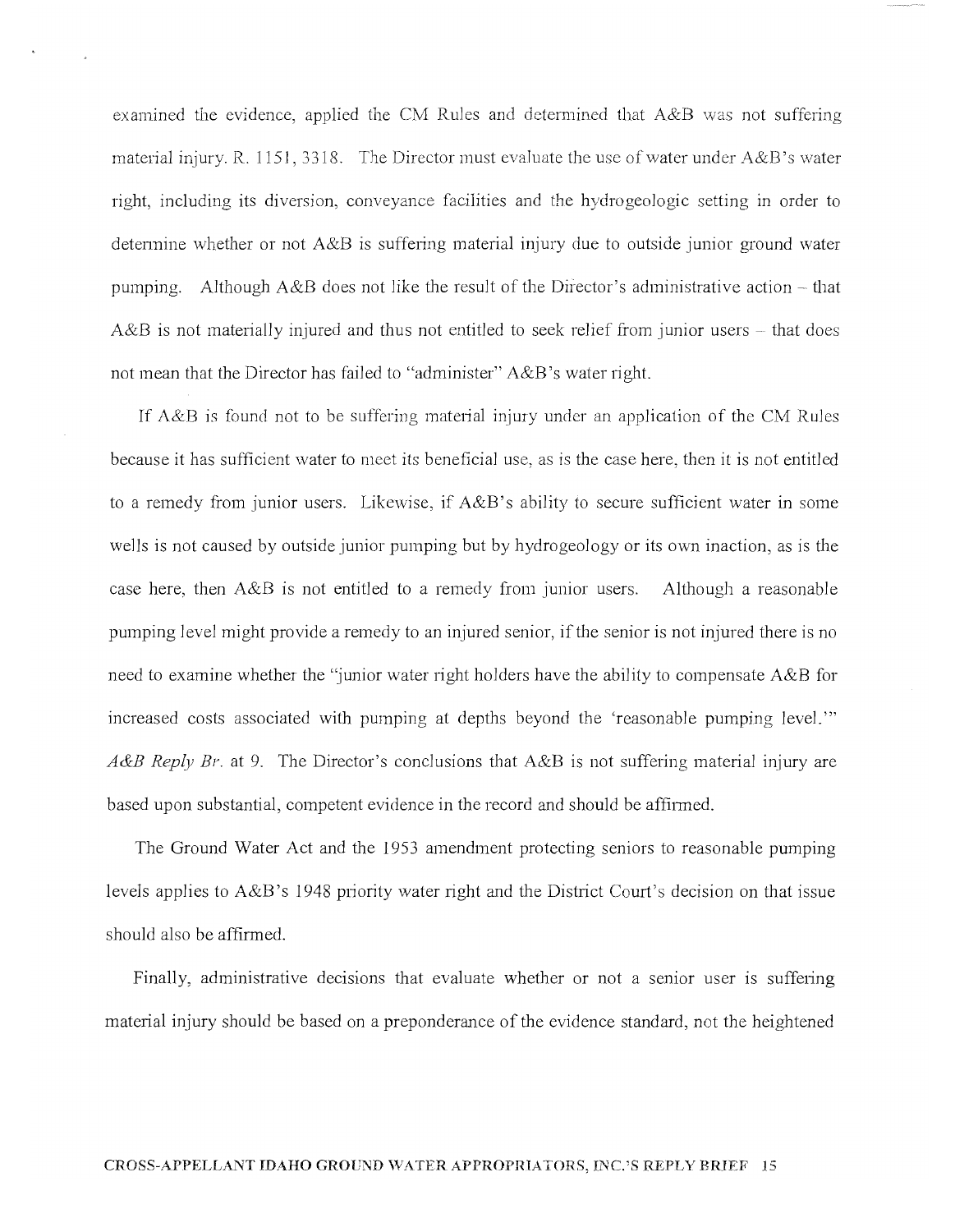standard of clear and convincing evidence since these administrative decisions do not alter the senior's water right. The District Court's decision finding otherwise should be reversed.

SUBMITTED this 11th day of October, 2011.

 $\sigma_{\rm{max}}=100$ 

### RACINE OLSON NYE BUDGE & BAILEY, CHARTERED

Candie neyon

 $\sim 10^7$ 

Randall C. Budge<br>Candice M. McHugh Thomas J. Budge

 $\sim$ 

 $\sim$